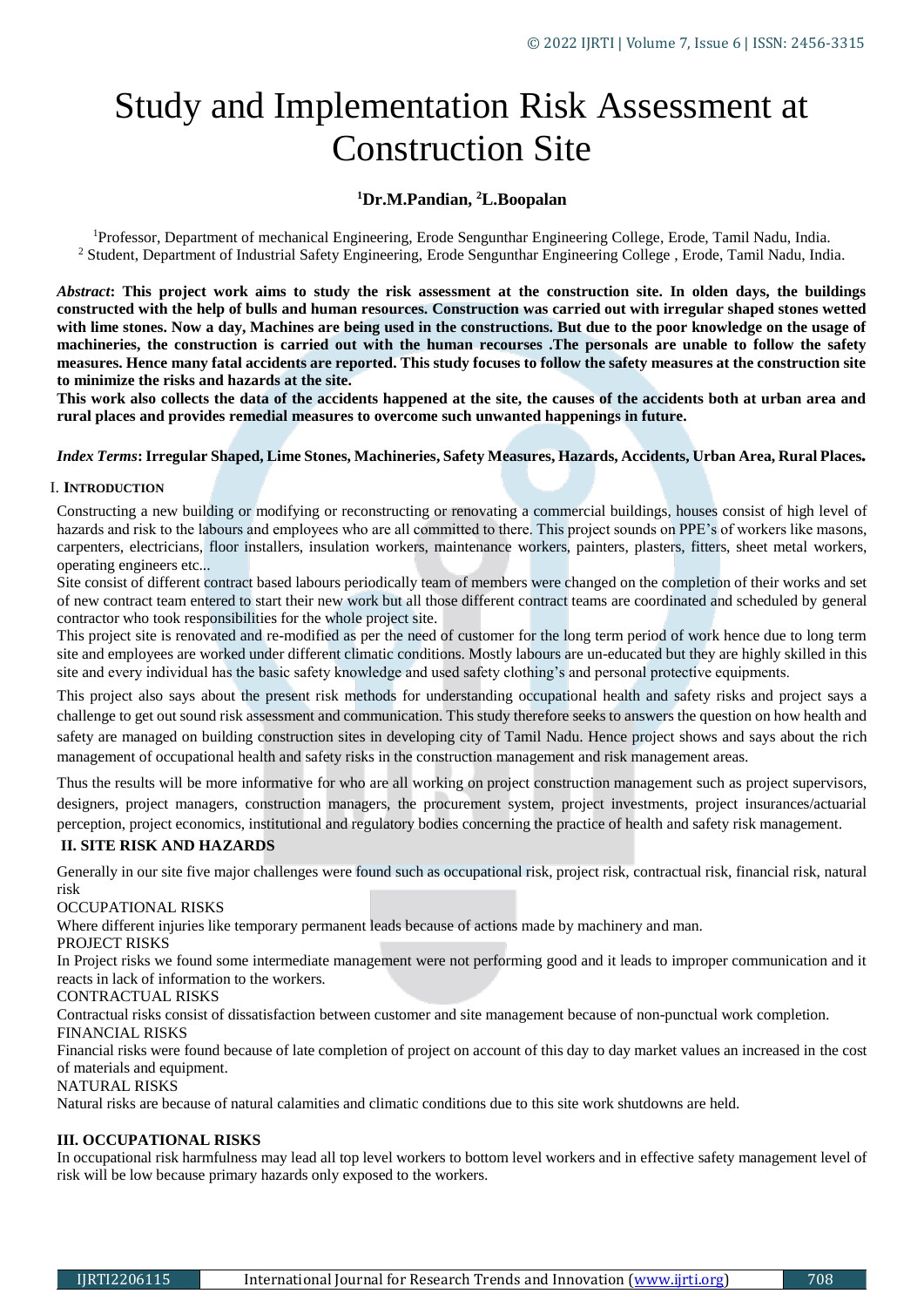In following table nature of workers and nature of primary hazards are listed bellow for easy understanding about construction project safety hazard and classification made are based on Indian common standard and classified in the basis of standard occupational classification system.

| Table.1 hazards with nature of workers |
|----------------------------------------|
|                                        |

| <b>Nature of workers</b>    | <b>Hazards</b>                                                                                                   |  |  |  |
|-----------------------------|------------------------------------------------------------------------------------------------------------------|--|--|--|
| Brick masons                | Heavy loads                                                                                                      |  |  |  |
| Drywall installers          | Heavy loads, plaster dusts                                                                                       |  |  |  |
| <b>Stonemasons</b>          | Heavy loads                                                                                                      |  |  |  |
| Electricians                | Heavy loads, dry bricks and cement dust                                                                          |  |  |  |
| Painters                    | Solvent vapours, toxic metals in pigments, paint additives, Awkward postures, heavy<br>loads, working at heights |  |  |  |
| Structural metal installers | Awkward postures, heavy loads, working at heights                                                                |  |  |  |
| Demolition workers          | Lead, dust, noise                                                                                                |  |  |  |
| Hazardous waste workers     | Heat, stress                                                                                                     |  |  |  |



| Description                    | Event 1 | Event <sub>2</sub> | Event 3 |
|--------------------------------|---------|--------------------|---------|
| <b>Brick Masons</b>            | 4.3     | 4.5                |         |
| Drywall Installers             |         | 3.7                | 3.5     |
| <b>Stone Masons</b>            | 4.5     | 4.3                | 4.2     |
| Painters                       | 2.5     | 2.8                | 2.6     |
| Structural Metal<br>Installers |         | 4.6                | 4.5     |

Table 2 Occupational Persons Vs Severity Rate

# **IV.PROJECT RISKS**

All construction projects carry some level of risk. Being able to identify and manage risks requires skill, careful planning, and being able to make good decisions quickly. When risks become reality, they can be detrimental to the successful completion of your project. Properly managed risks can lead to higher profits, stronger relationships with clients, and the ability to grow and expand your business. Due to lack of proper subordinate level management staffs numerous problems are arising like improper plan of work execution, lack of strategy skills, communication gap between higher to lower management.

Figure 1.Reasons of Project Risk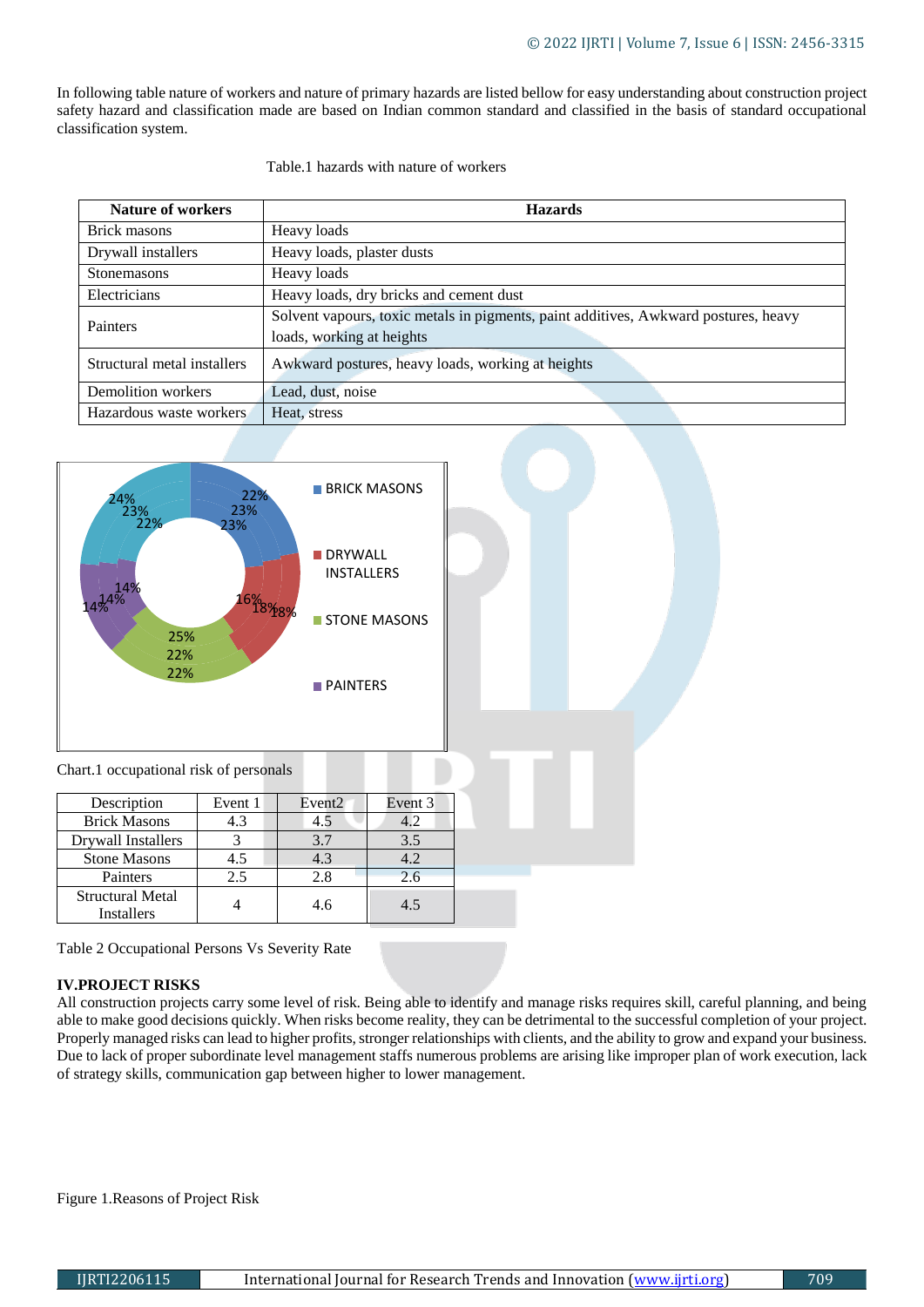

Figure 2.Improper Plan of Work Vs Lack of Strategy Skills



Figure 5 cause of management failure

## **V. CONTRACTUAL RISKS**

Most commonly in site project for now a day's construction without contract is very rare to see, most probably project are carried out by contract and sub contract subordinates.

In common contract organization were classified by following methods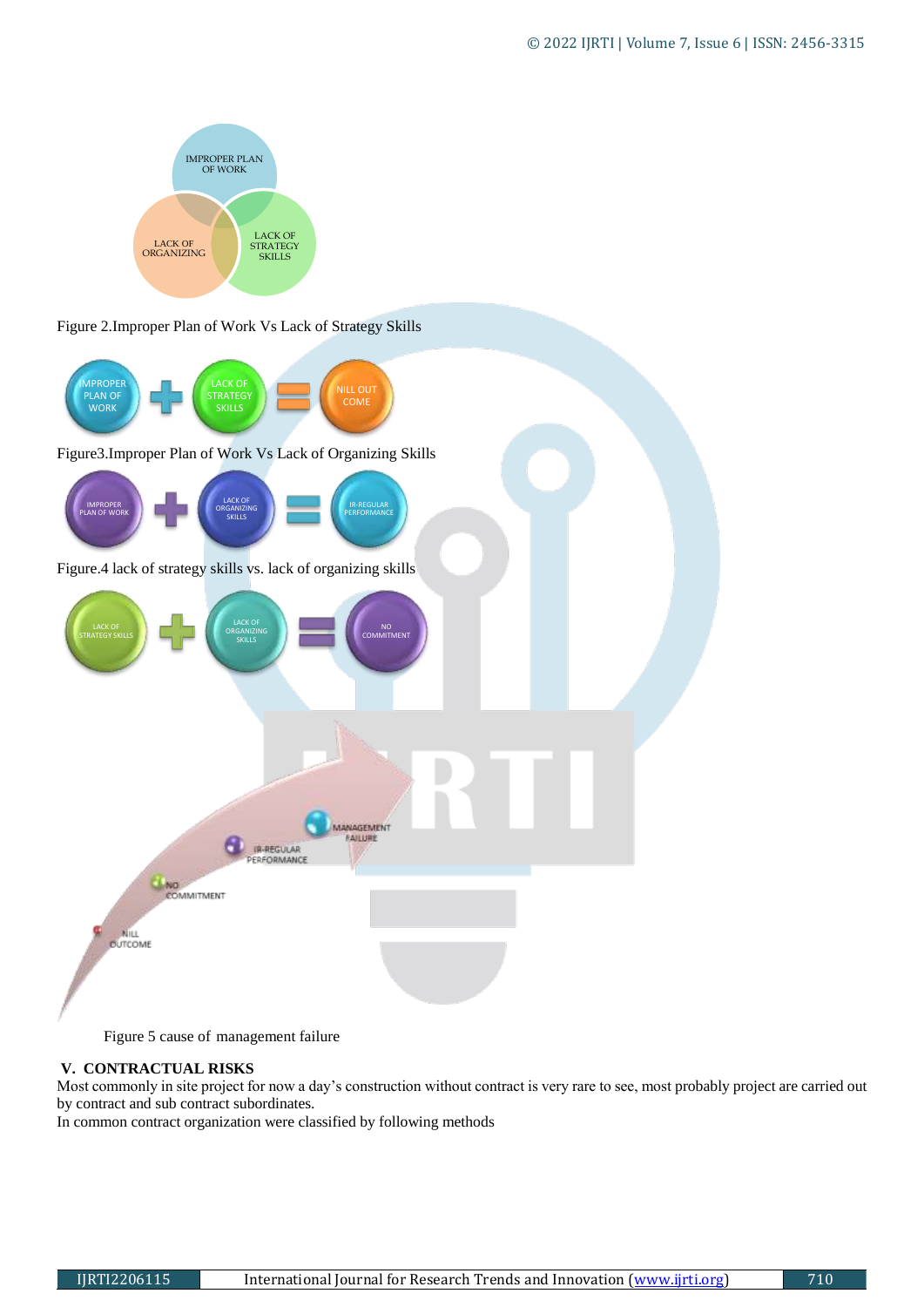

Figure.6 Contract Organization



|  | <b>Risk</b>                    |  | <b>Event 1</b> | Event 2 |
|--|--------------------------------|--|----------------|---------|
|  | Electrical risk                |  |                | 4.5     |
|  | Plumbing risk                  |  | 3              |         |
|  | Masonry risk                   |  | 4.5            |         |
|  | Hyac risk                      |  | 3              | 3.5     |
|  | Fire alaram and sprinkler risk |  |                |         |

## **VI.FINANCIAL RISKS**

Main cause of financial risk is due to change of market value like cement, bricks, and steels, paint, carpentry items etc..,



#### Figure.7 Causes of Financial Risk

# **VII CONCLUSION**

From detail analysis and from collected data, two major risks where founded one is contractual risk and another is project risk and some minor risks were also founded like financial risks, Natural risks and occupational risk. For each risk needed data's were collected and analyzed based on those data's risk were separated major and minor once the reference of severity rate.

By safety management system (SMS) some remedies and actions were taken to overcome accidents and risk to ensure 100% safety of the site and personals employed there.